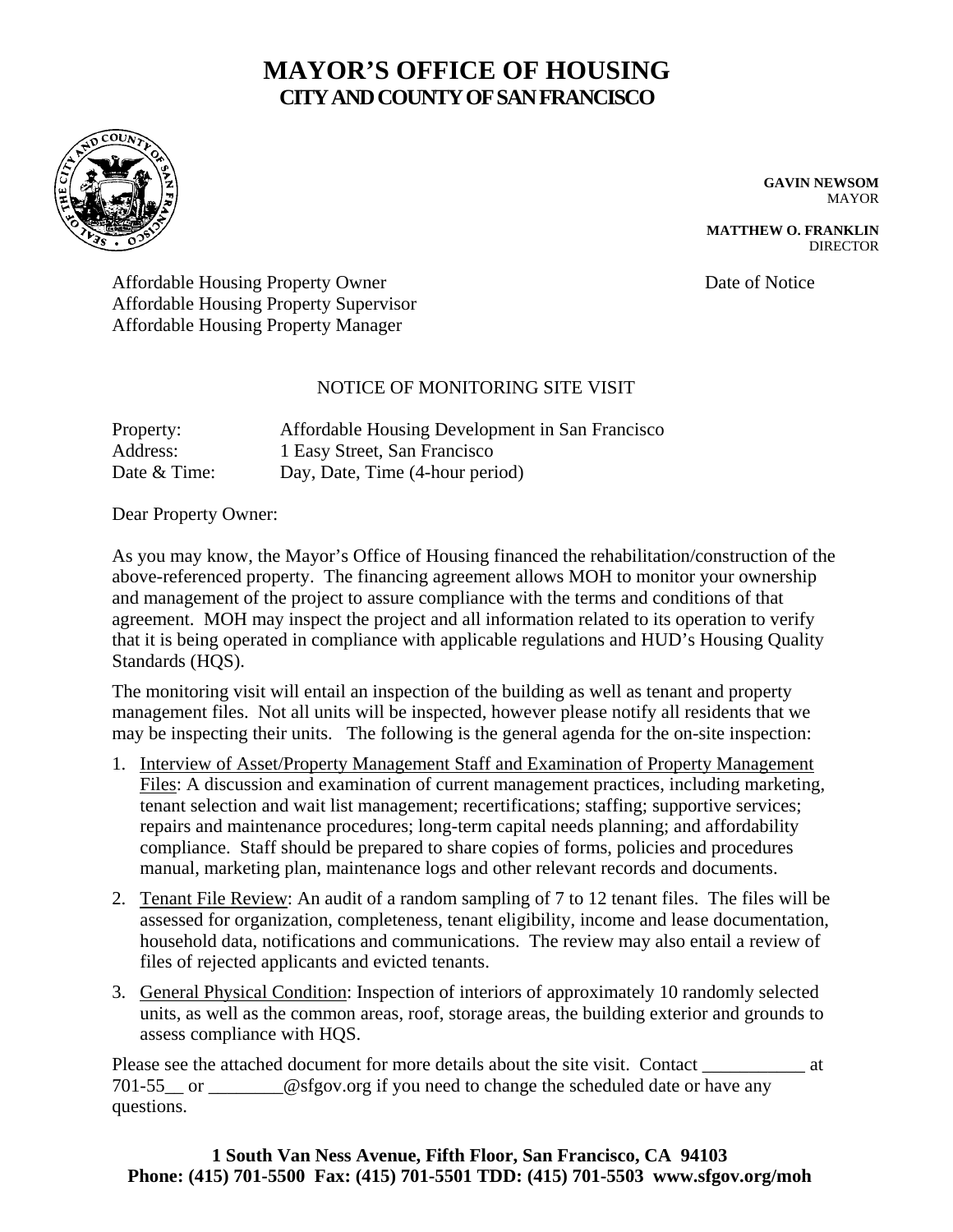# **Mayor's Office of Housing - On-Site Monitoring Inspections of City-Financed Affordable Housing Developments**

#### **Property and Asset Management Practices**

The MOH inspector will review and discuss the owner's property management and asset management activities with relevant personnel. He/she may also review the policies and procedures, forms, applications and other documents used to carry out the activities, as well as the paper and electronic records of the actual activities. The review will seek to answer the following questions, among others:

- Is the owner marketing the project and selecting tenants in accordance with the Marketing and Tenant Selection Plan?
- How is the project's waiting list managed?
- What are the affordability restrictions of the various funders, and what system does the owner use to manage compliance with all of them?
- What is the relationship between property management and supportive services?
- What efforts are being made to reduce unit turnover time and project vacancy rate?

## **Tenant Files**

The City must ensure that only eligible households occupy the project. The MOH inspector will audit tenant files and other records for the following:

- Are the units occupied by income eligible households, and is the unit of the appropriate size for the household composition?
- Has recertification been completed in a timely manner?
- Has the proper 30-day notice been given tenants before a rent increase is implemented?
- Are there sufficient households on the waiting list to assure prompt turnover of vacant units?
- If there have been evictions, what were the reasons, and was the process completed in a reasonable time?
- Were rejected applicants rejected for appropriate reasons?
- Was a copy of the grievance procedure given to each rejected applicant and to each tenant?
- Has the property owner conducted routine interior inspections of each unit? What problems were identified and have they been remedied?

If deficiencies are found, additional records may be reviewed to determine if this is an isolated error or a wide spread problem.

#### **Physical Inspection**

HUD regulation and the City's financing agreement require the property owner to properly maintain the property. This includes routine maintenance items such as the repair of broken hardware, touch-up painting and cleaning vacant units, as well as scheduled improvements or replacements of items and systems that have reached the end of their useful lives.

Inspection of the site and building(s) will start with a tour of the grounds to visually inspect the landscaping, parking area and exterior of the buildings. The following indicators may be a sign of management problems.